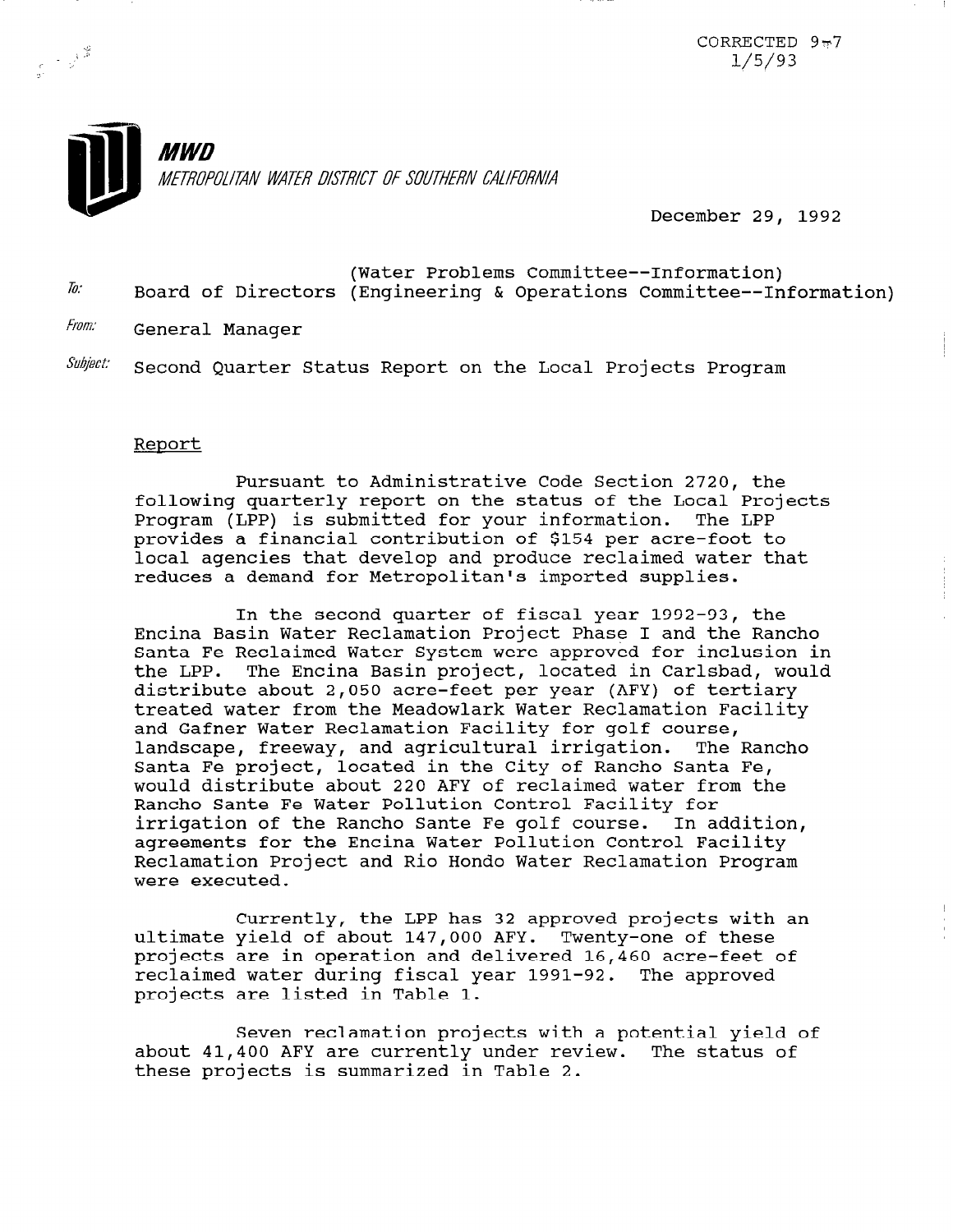## Board Committee Assiqnments

This letter is referred for information to:

The Water Problems Committee because of the requirement for quarterly reports on the status of the Local Projects Program imposed by Administrative Code Section  $2720(e)$ ; and

The Engineering and Operations Committee because of the requirement for quarterly reports on the status of the Local Projects Program imposed by Administrative Code Section 2720(a).

Recommendation

For information only.

oule y Carl Boronkay

RM:gn

Attachments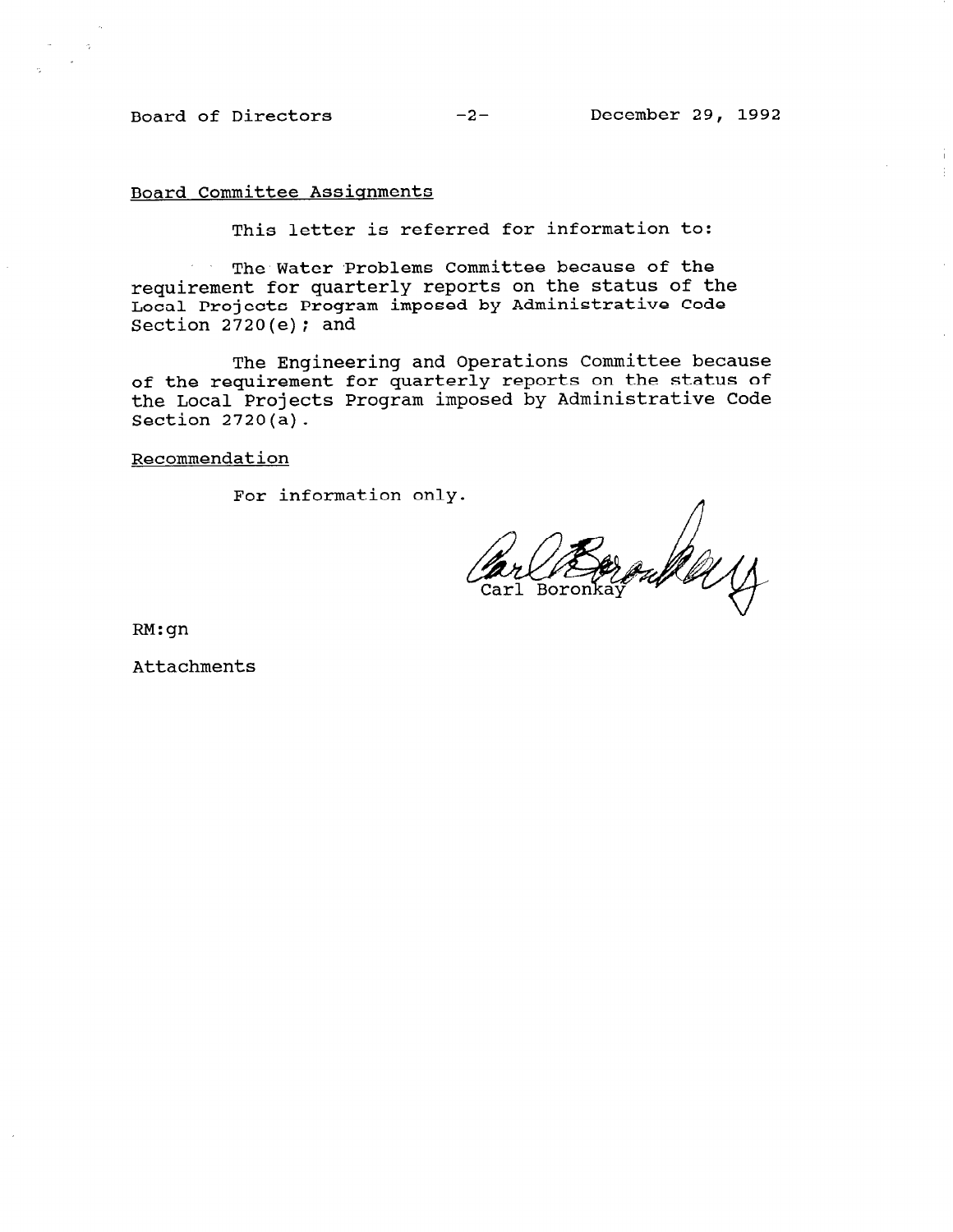## TABLE 1

J.

## APPROVED RECLAMATION PROJECTS IN THE LOCAL PROJECTS PROGRAM

|                                                           | ULTIMATE                |                                                |                                |
|-----------------------------------------------------------|-------------------------|------------------------------------------------|--------------------------------|
| LOCAL PROJECTS PROGRAM                                    | YIELD<br>(ACRE-FEET/YR) | OPERATING<br><b>AGENCY</b>                     | <b>MEMBER</b><br><b>AGENCY</b> |
| South Laguna Reclamation Project*                         | 860                     | South Coast Water<br>District (WD)             | CMWD                           |
| Las Virgenes Reclamation<br>Project*                      | 2,700                   | LVMWD-Triunfo<br>County Sanitation<br>District | LVMWD                          |
| Arlington Basin Groundwater<br>Desalter Project*          | 6,100                   | Santa Ana Watershed<br>Project Authority       | WMWD                           |
| Long Beach Reclamation Project*                           | 1,700                   | City of Long Beach                             | City of<br>Long Beach          |
| Irvine Reclamation Project*                               | 10,000                  | Irvine Ranch WD                                | <b>MWDOC</b>                   |
| Santa Margarita Water Reclamation<br>Expansion Project*   | 3,600                   | Santa Margarita WD                             | <b>MWDOC</b>                   |
| Glenwood Nitrate Water Reclamation<br>Project*            | 1,600                   | Crescenta Valley<br>County WD                  | FMWD                           |
| Lakewood Water Reclamation Project*                       | 440                     | City of Lakewood                               | <b>CBMWD</b>                   |
| Green Acres Reclamation Project*                          | 7,000                   | Orange County WD                               | <b>MWDOC</b>                   |
| South Laguna Reclamation Expansion<br>Project*            | 700                     | South Coast WD                                 | <b>CMWD</b>                    |
| Fallbrook Sanitary District<br>Water Reclamation Project* | 1,200                   | Fallbrook Sanitary<br>District                 | <b>SDCWA</b>                   |
| Calabasas Reclaimed Water System<br>Extension Project*    | 700                     | Las Virgenes MWD                               | LVMWD                          |
| Trabuco Canyon Reclamation<br>Expansion Project*          | 800                     | Trabuco County WD                              | <b>MWDOC</b>                   |
| Glendale Water Reclamation Expansion<br>Project*          | 600                     | City of Glendale                               | City of<br>Glendale            |
| Shadowridge Water Reclamation<br>Project*                 | 375                     | Buena Sanitation<br>District                   | <b>SDCWA</b>                   |

 $\frac{1}{2} \left( \begin{array}{cc} \frac{1}{2} & \frac{1}{2} \\ \frac{1}{2} & \frac{1}{2} \end{array} \right)$ 

 $\mathcal{P}_j$ 

 $\mathcal{L}_{\mathcal{A}}$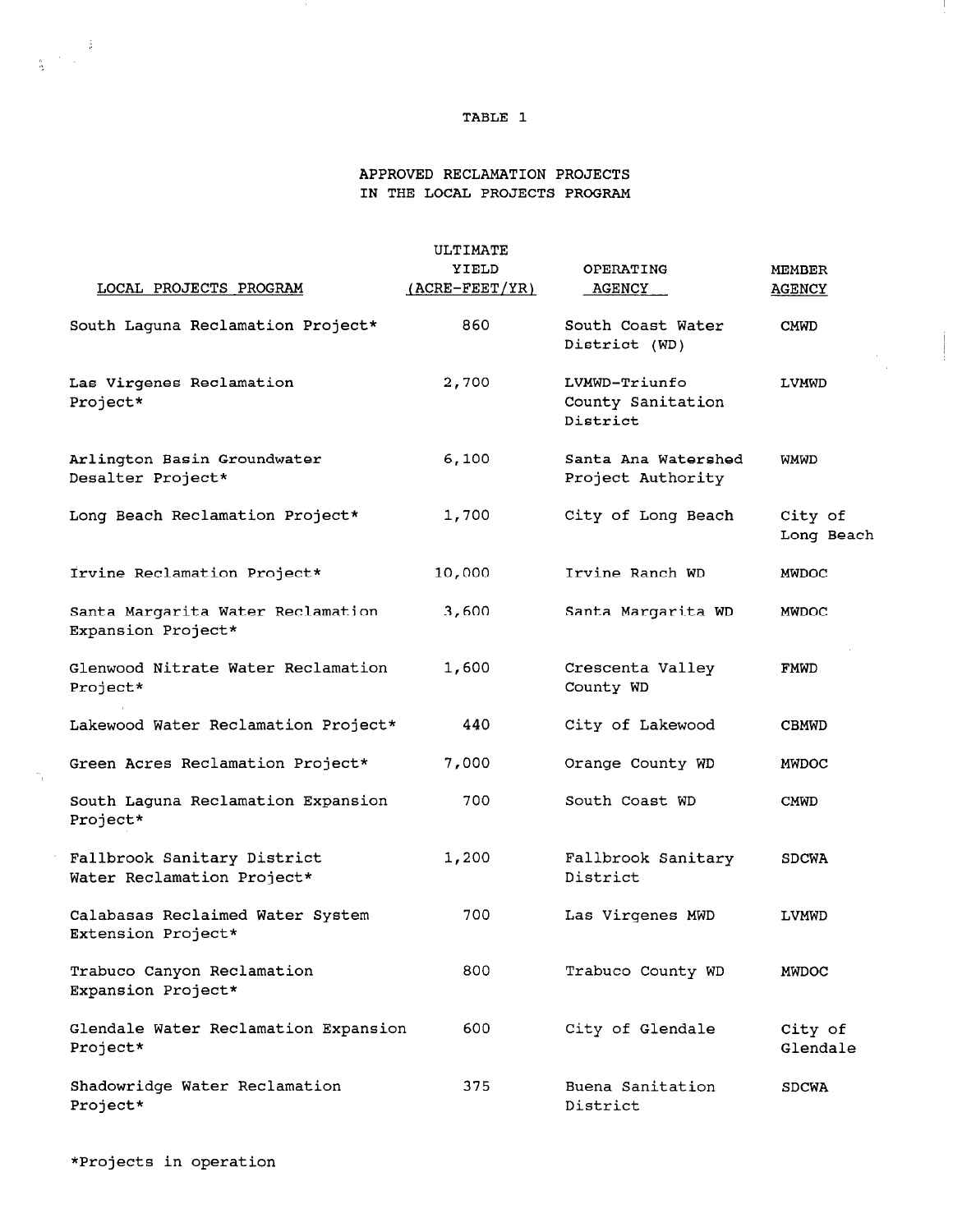|                                                                | ULTIMATE       |                                |                        |
|----------------------------------------------------------------|----------------|--------------------------------|------------------------|
|                                                                | YIELD          | OPERATING                      | <b>MEMBER</b>          |
| LOCAL PROJECTS PROGRAM                                         | (ACRE-FEET/YR) | AGENCY                         | <b>AGENCY</b>          |
| Los Angeles Greenbelt Project*                                 | 1,610          | City of Los Angeles            | City of<br>Los Angeles |
| Santa Maria Water Reclamation<br>Project                       | 1,600          | Ramona MWD                     | <b>SDCWA</b>           |
| Moulton Niguel Water Reclamation<br>Project                    | 8,000          | Moulton Niguel WD              | <b>MWDOC</b>           |
| San Clemente Water Reclamation<br>Project*                     | 4,000          | City of San Clemente           | <b>CMWD</b>            |
| Rancho California Reclamation<br>Expansion Project             | 6,000          | Rancho California WD           | <b>EMWD</b>            |
| Walnut Valley Water Reclamation<br>Expansion Project*          | 500            | Walnut Valley WD               | TVMWD                  |
| San Pasqual Water Reclamation<br>Project                       | 1,100          | City of San Diego              | <b>SDCWA</b>           |
| Oceanside Water Reclamation Project*                           | 300            | City of Oceanside              | <b>SDCWA</b>           |
| Century Reclamation Program*                                   | 5,500          | Central Basin MWD              | <b>CBMWD</b>           |
| Oak Park/North Ranch Reclaimed Water<br>Distribution System    | 1,300          | LVMWD/TCSD                     | LVMWD                  |
| West Basin Water Reclamation<br>Program                        | 70,000         | West Basin MWD                 | WBMWD                  |
| Otay Water Reclamation Project<br>Phase I*                     | 1,500          | Otay Water District            | <b>SDCWA</b>           |
| Encina Water Pollution Control<br>Facility Reclamation Project | 165            | Encina Wastewater<br>Authority | SDCWA                  |
| Cerritos Reclaimed Water Expansion<br>Project                  | 260            | City of Cerritos               | <b>CBMWD</b>           |
| Rio Hondo Water Reclamation<br>Program                         | 5,000          | Central Basin MWD              | <b>CBMWD</b>           |
| Encina Basin Water Recalmation<br>Project Phase I              | 2,050          | Carlsbad MWD                   | <b>SDCWA</b>           |

 $\epsilon$ 

 $\label{eq:2.1} \frac{1}{\sqrt{2\pi}}\int_{0}^{\infty} \frac{1}{\sqrt{2\pi}}\left(\frac{1}{\sqrt{2\pi}}\right)^{2} \frac{1}{\sqrt{2\pi}}\int_{0}^{\infty} \frac{1}{\sqrt{2\pi}}\left(\frac{1}{\sqrt{2\pi}}\right)^{2} \frac{1}{\sqrt{2\pi}}\int_{0}^{\infty} \frac{1}{\sqrt{2\pi}}\frac{1}{\sqrt{2\pi}}\frac{1}{\sqrt{2\pi}}\frac{1}{\sqrt{2\pi}}\frac{1}{\sqrt{2\pi}}\frac{1}{\sqrt{2\pi}}\frac{1}{\sqrt{2$ 

 $\hat{\mathcal{A}}$ 

 $\frac{1}{2} \left( \sqrt{2} \right)$ 

 $\sim 4^{\circ}$ 

 $\bar{\bar{1}}$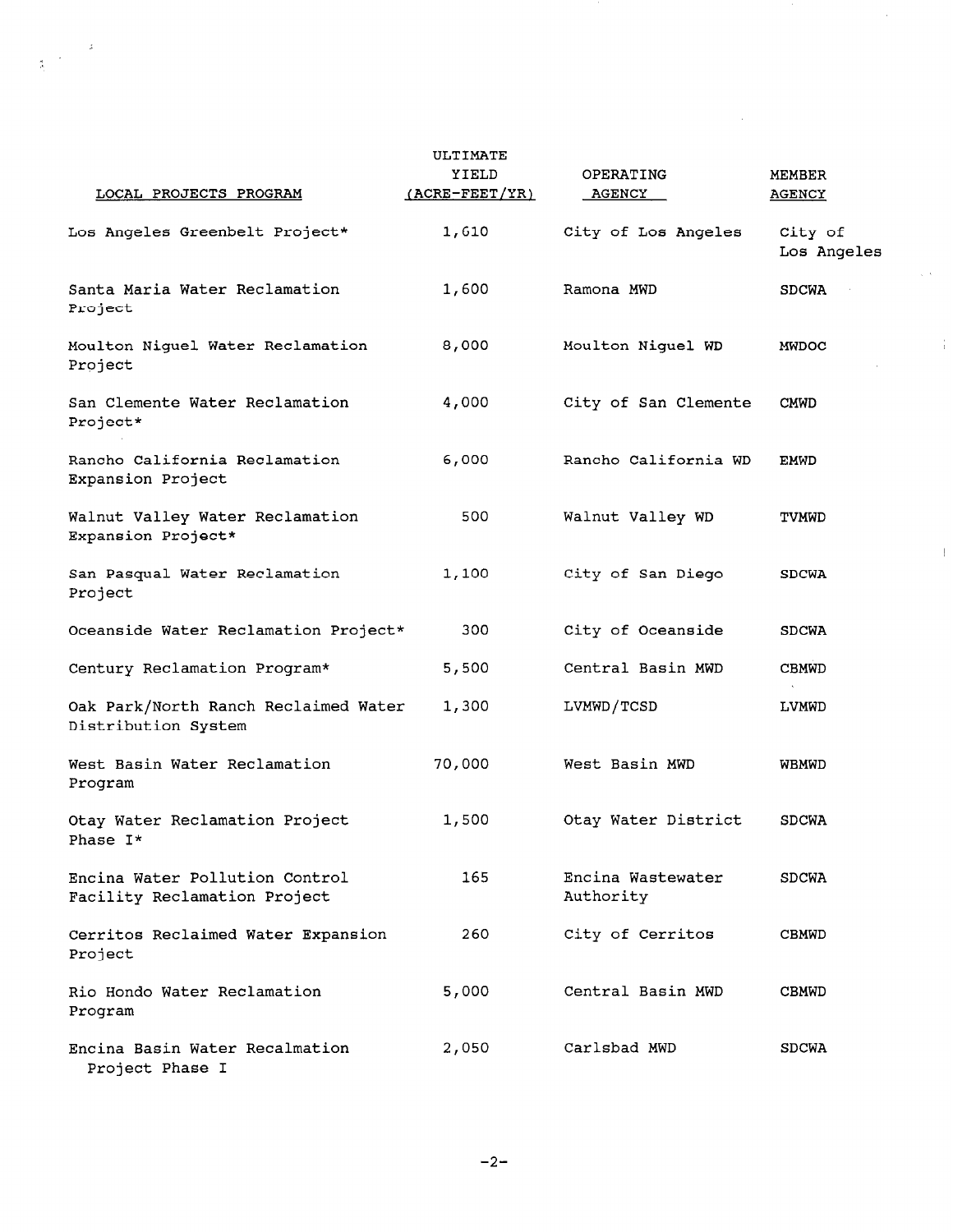|                                                  | ULTIMATE           |                                                   |                                        |  |  |
|--------------------------------------------------|--------------------|---------------------------------------------------|----------------------------------------|--|--|
|                                                  | YIELD              | OPERATING                                         | <b>MEMBER</b>                          |  |  |
| LOCAL PROJECTS PROGRAM                           | $(ACRE - FEET/YR)$ | <b>AGENCY</b>                                     | <b>AGENCY</b>                          |  |  |
| Rancho Santa Fe Reclaimed<br>Water System        | 220                | Rancho Santa Fe<br>Community Services<br>District | <b>SDCWA</b>                           |  |  |
| TOTAL YIELD OF 32 APPROVED PROJECTS              | 147,480            |                                                   |                                        |  |  |
| *Projects in operation                           |                    |                                                   |                                        |  |  |
| CBMWD Central Basin Municipal Water<br>District  |                    | <b>MWDOC</b><br>County                            | Municipal Water District of Orange     |  |  |
| Coastal Municipal Water District<br>CMWD         |                    | <b>SDCWA</b>                                      | San Diego County Water Authority       |  |  |
| Triunfo County Sanitation District<br>TCSD       |                    | WBMWD                                             | West Basin Municipal Water District    |  |  |
| Eastern Municipal Water District<br>EMWD         |                    | TVMWD                                             | Three Valleys Municipal Water District |  |  |
| Foothill Municipal Water District<br><b>FMWD</b> |                    | WMWD                                              | Western Municipal Water District of    |  |  |
| LVMWD Las Virgenes Municipal Water District      |                    |                                                   | Riverside County                       |  |  |

 $\mathcal{A}^{\mathcal{A}}$ 

 $\mathcal{L}_{\mathrm{eff}}$ 

JMBCHA2

 $\sim 10$